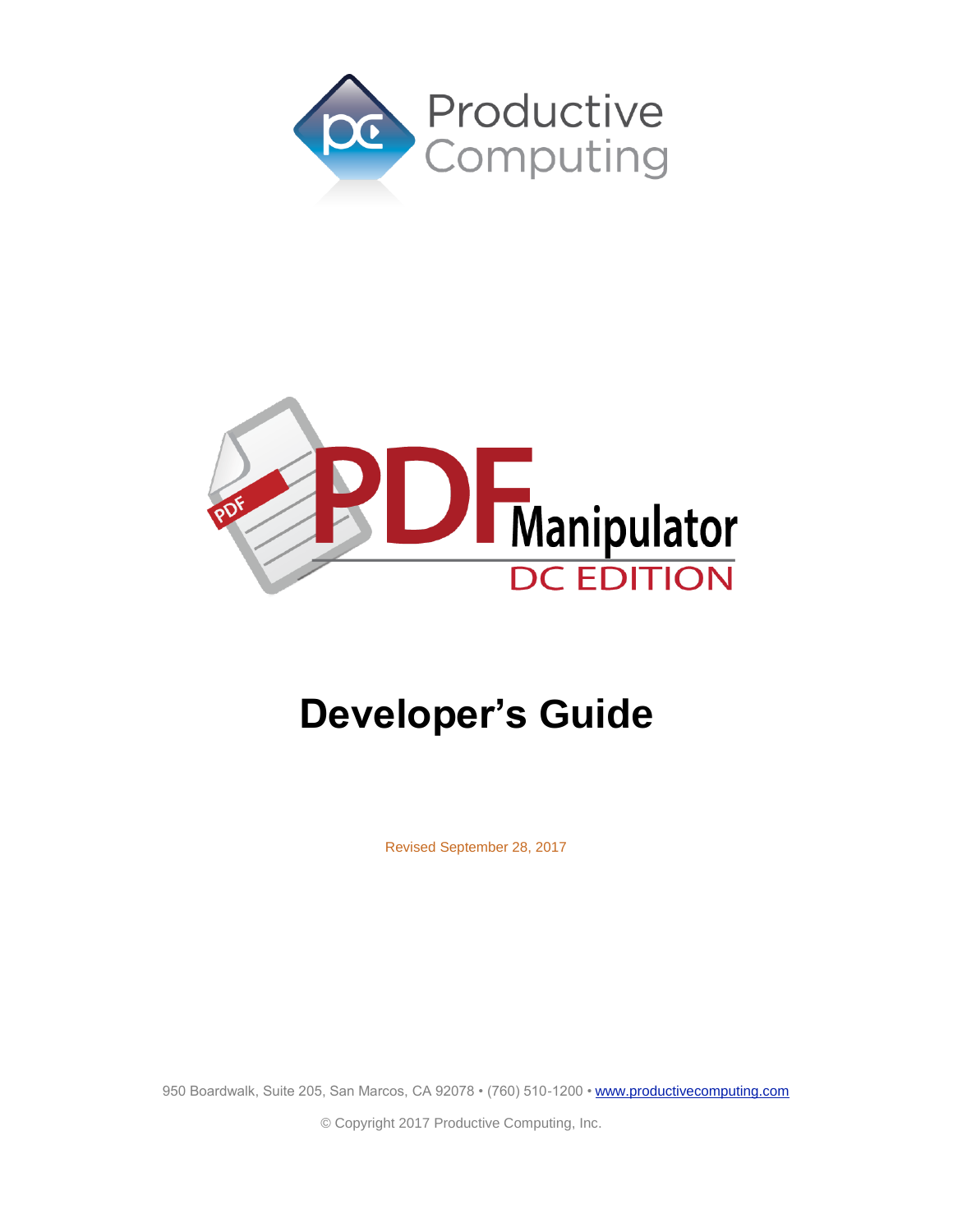# **Table of Contents**

| $\mathbf{L}$ |  |  |
|--------------|--|--|
|              |  |  |
|              |  |  |
|              |  |  |
|              |  |  |
|              |  |  |
|              |  |  |
|              |  |  |
|              |  |  |
|              |  |  |
|              |  |  |
|              |  |  |
|              |  |  |
|              |  |  |
|              |  |  |
|              |  |  |
|              |  |  |
|              |  |  |
|              |  |  |
|              |  |  |
|              |  |  |
|              |  |  |
|              |  |  |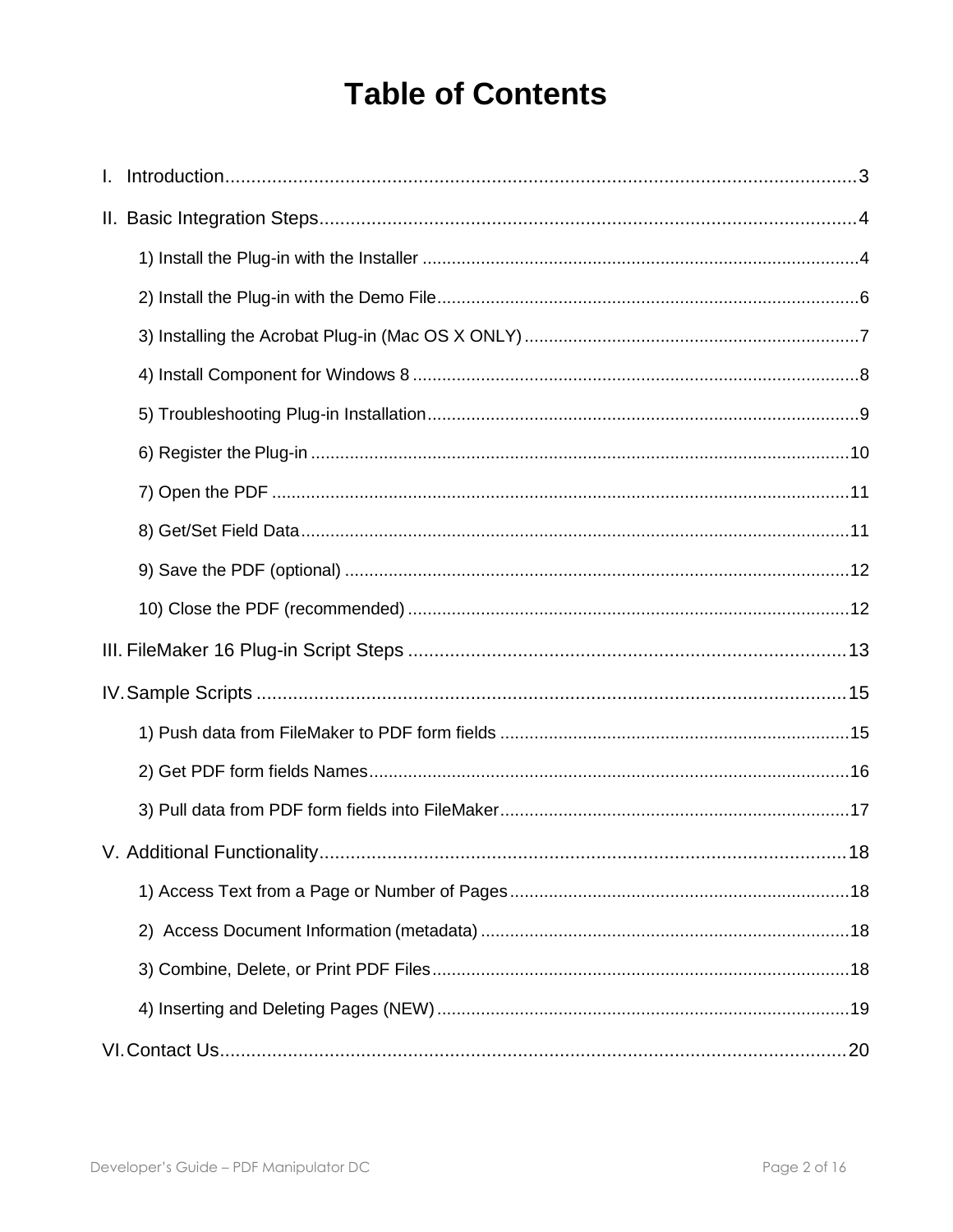# <span id="page-2-0"></span>**I. Introduction**

#### **Description**

The PDF Manipulator DC plug-in offers the ability to exchange data between FileMaker® and Adobe® Acrobat DC. With the plug-in FileMaker users are able to "push" and "pull" information to and from PDF form fields. The FileMaker user can also extract page text, extract or modify PDF metadata, combine several PDF documents into a single PDF, delete and print PDF files. These operations are accomplished by using FileMaker function calls from within FileMaker calculations. These calculations are generally determined from within FileMaker "SetField" or "If" script steps. For a list of available plug-in functions and their functionality please see the accompanying Functions Guide.

#### **Product Version History**

[http://www.productivecomputing.com/pdf-integration/version\\_history](http://www.productivecomputing.com/pdf-integration/version_history)

#### **Intended Audience**

FileMaker developers or persons who have knowledge of FileMaker scripting, calculations and relationships as proper use of the plug-in requires that FileMaker integration scripts be created in your FileMaker solution.

#### **Successful Integration Practices:**

- 1) Read the Developer's Guide
- 2) Read the Functions Guide
- 3) Review our FileMaker Demo and video tutorials

Demo and video tutorials: <http://www.productivecomputing.com/pdf-integration>

4) Familiarize yourself with Adobe Acrobat DC and how to create PDFs with form fields

#### **Technical Note**

File and full paths are formatted as follows:

**Mac** - Paths take the form of MountedVolume/path. Paths can also be user- relative (e.g., ~/Desktop ) For Example: /Volumes/MacHD/PDFTemplate.pdf

**Windows** - Paths take the form of DriveLetter:\path or \\ServerName\path For Example: C:\Documents and Settings\User\Desktop\PDF Template.pdf or \\Server1\Docs\PDF Template.pdf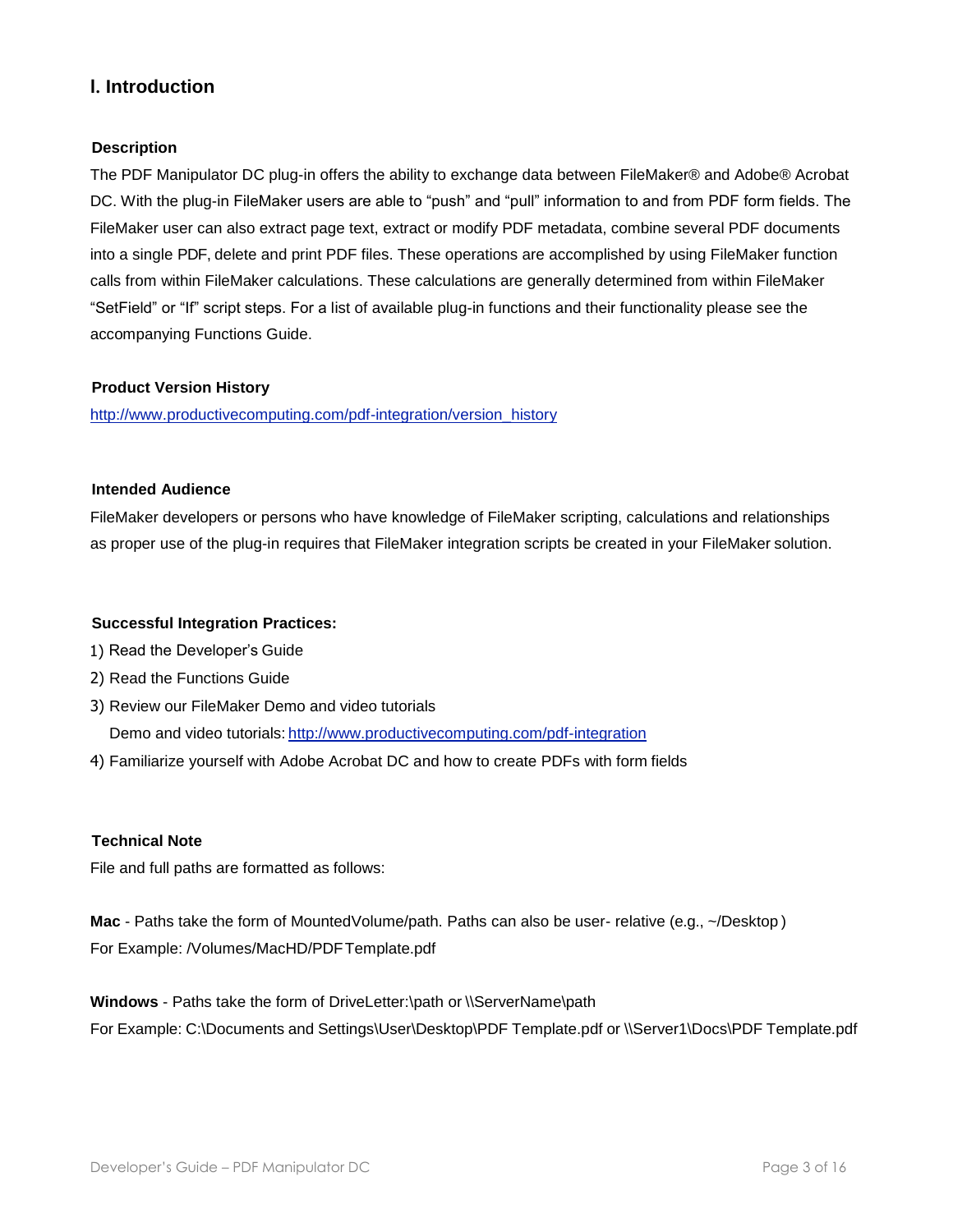# <span id="page-3-0"></span>**II. Basic Integration Steps**

Accessing and using the plug-in functions involve the following steps.

# <span id="page-3-1"></span>**1) Install the Plug-in with the Installer**

With the release of PDF Manipulator DC, we've also introduced installers to make installing PDF Manipulator DC even easier. These installers will not only install the FileMaker plug-in, but will also install third party software needed for the plug-in to function, the demo file, and additional resources you may need. We recommend using the installers to ensure that all components necessary for the plug-in to function are properly installed.

| Name                   | Date modified     | ype               | Size     |
|------------------------|-------------------|-------------------|----------|
| Extras                 | 5/25/2016 4:36 PM | File folder       |          |
| PDF Manipulator DC.msi | 5/25/2016 4:36 PM | Windows Installer | 2,295 KB |
| setup.exe              | 5/25/2016 3:44 PM | Application       | 425 KB   |

#### **Windows Installer:**

- 1) Run the "setup.exe" file that you downloaded from our website.
- 2) If prompted, install the Visual C++ 2013 Runtime Libraries.
- 3) If you are currently running FileMaker, please close filemaker so that the plug-in will be installed correctly.
- 4) Accept the License.
- 5) Select the location to install the plug-in\*
- 6) Confirm the installation.
- 7) If prompted by Windows security, allow the installer to run.
- 8) Your installation is complete!

\*In order for FileMaker to properly recognize the plug-in, we suggest you do not change this default location. FileMaker plug-ins need to be installed in Extensions folders recognized by the application. By default, the plugin will be installed to the base FileMaker/Extensions folder and will be available across multiple versions of FileMaker. However, if you wish to install the plug-in at a version specific location like FileMaker Pro Advanced 14/Extensions, you may browse to the folder location to do so.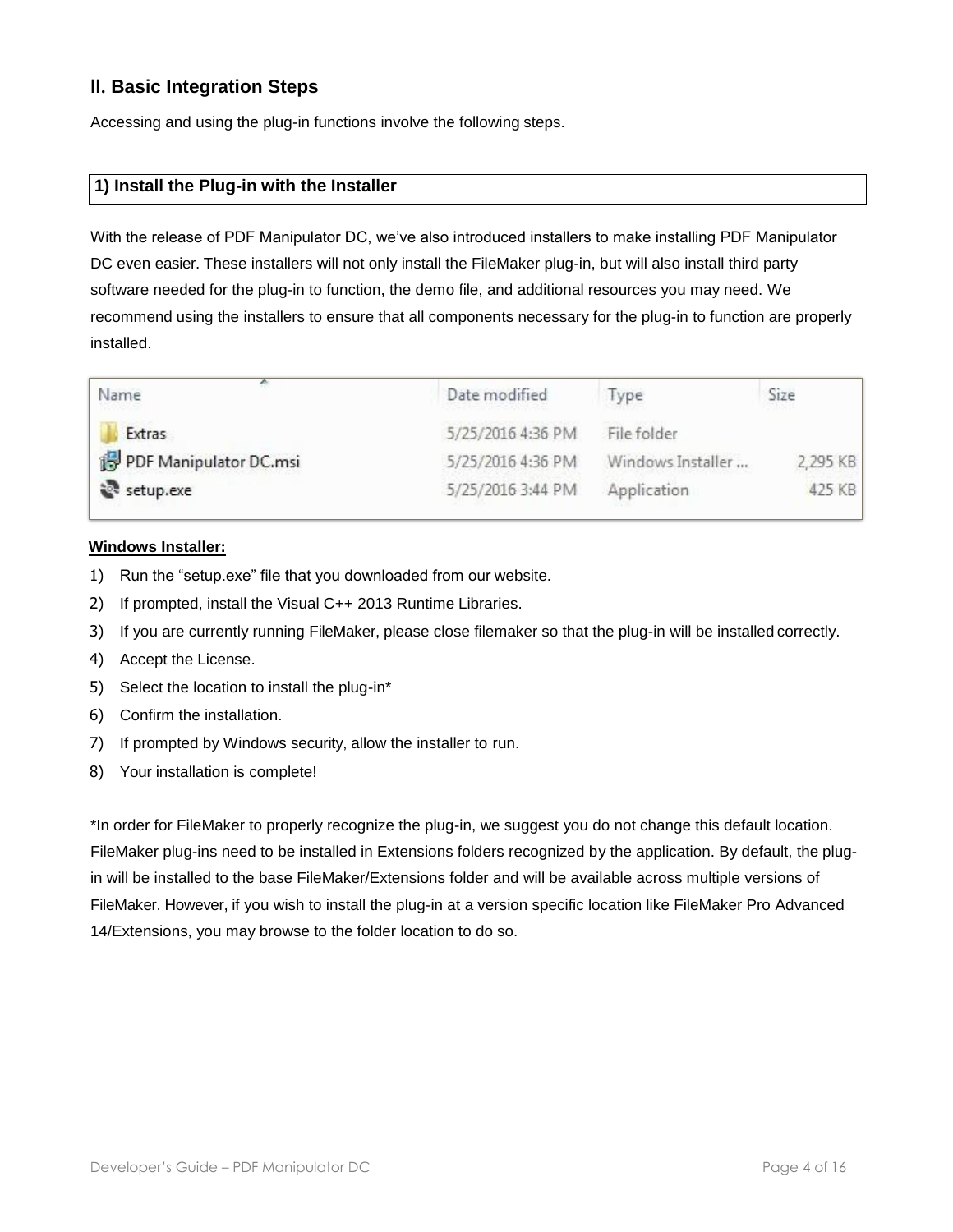

#### **OS X Installer:**

- 1) Run the "Install PDF Manipulator DC.dmg" file that you downloaded from our website.
- 2) Run the "Install PDF Manipulator DC" application that is in the installer.
- 3) If you are currently running FileMaker, please close filemaker so that the plug-in will be installed correctly.
- 4) Continue through the Licensing Information, Destination Select, and Installation Type screens
- 5) Select "Install" if you wish to install the FileMaker plug-in, acrobat plug-in, demo file, and sample pdfs.
- 6) If prompted, enter your machine credentials to approve the installation.
- 7) Your installation is complete!

Note: Both installers come with an application (.exe or .dmg) to install the plug-in and an Extras folder. In the Extras folder, you will find additional resources such as License, README, Sample Pdfs, FileMaker Demo file, and plug-ins.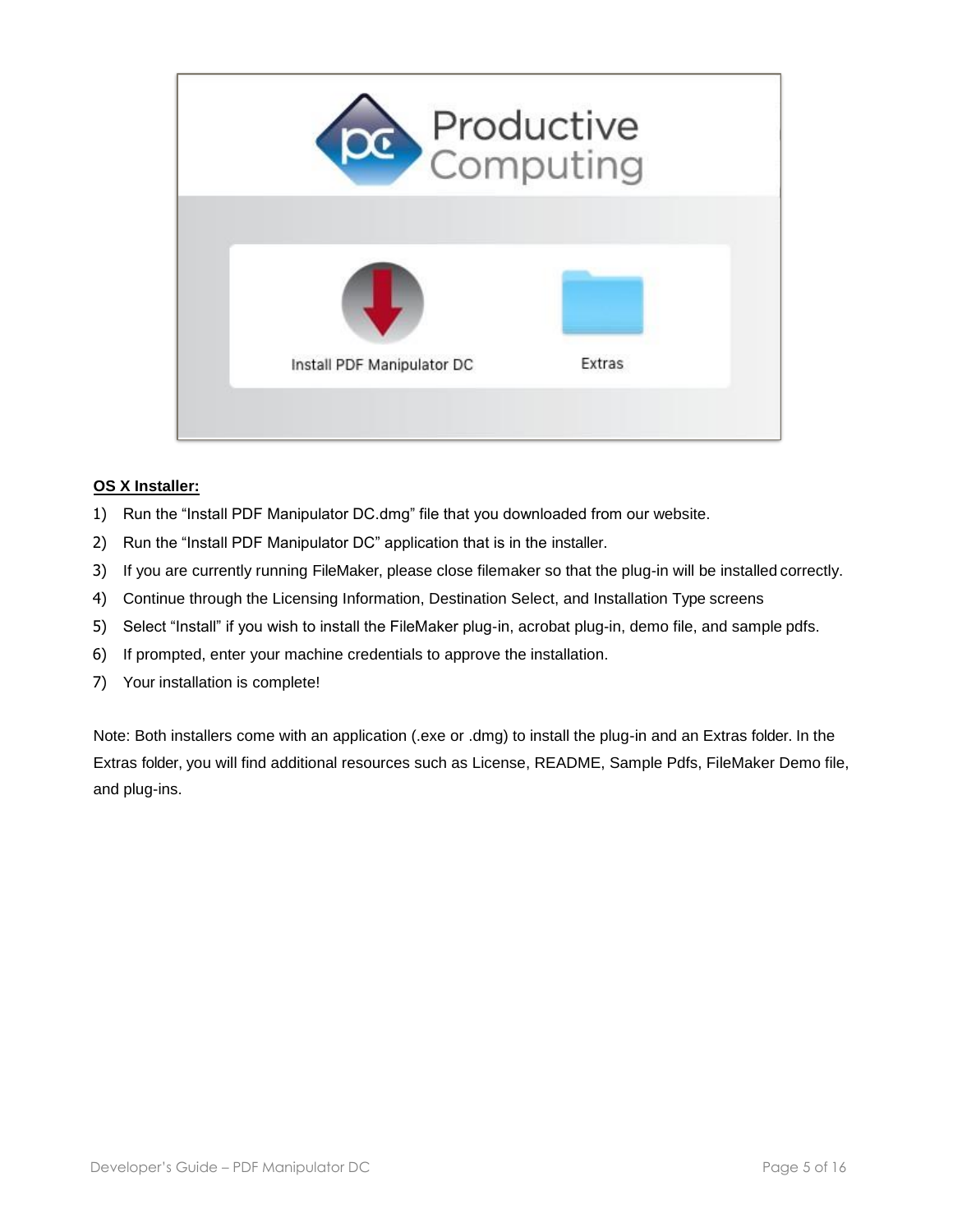# <span id="page-5-0"></span>**2) Install the Plug-in with the Demo File**

Alternatively, you may install the plug-in using the Demo file provided in the Extras folder that came with the download from our website. Note: If you have not already, you will need to run the Visual C++ installers that are in the Extras folder in order for the plug-in to function properly.

#### **FileMaker 12 or later:**

- 1) Open the FileMaker demo file available in the plug-in bundle (www.productivecomputing.com).
- 2) Select the "Install" button.

For FileMaker 11 or earlier, follow the steps below to manually install the plug-in into the FileMaker Extensions folder.

- 1) Quit FileMaker Pro completely.me
- 2) Locate the plug-in in your download which will be located in a folder called "Plug-in." On Windows the plug-in will have a ".fmx" extension. On Mac the plug-in will have a ".fmplugin" extension.
- 3) Copy the actual plug-in and paste it to the Extensions folder which is inside the FileMaker program folder.
	- On Windows this is normally located here: C:\Program Files\FileMaker\FileMaker X\Extensions
	- On Mac this is normally located here: Volume/Applications/FileMaker X/Extensions (Volume is the name of the mounted volume)
- 4) Start FileMaker Pro. Confirm that the plug-in has been successfully installed by navigating to "Preferences" in FileMaker, then select the "Plug-ins" tab. There you should see the plug-in listed with a corresponding check box. This indicates that you have successfully installed the plug-in.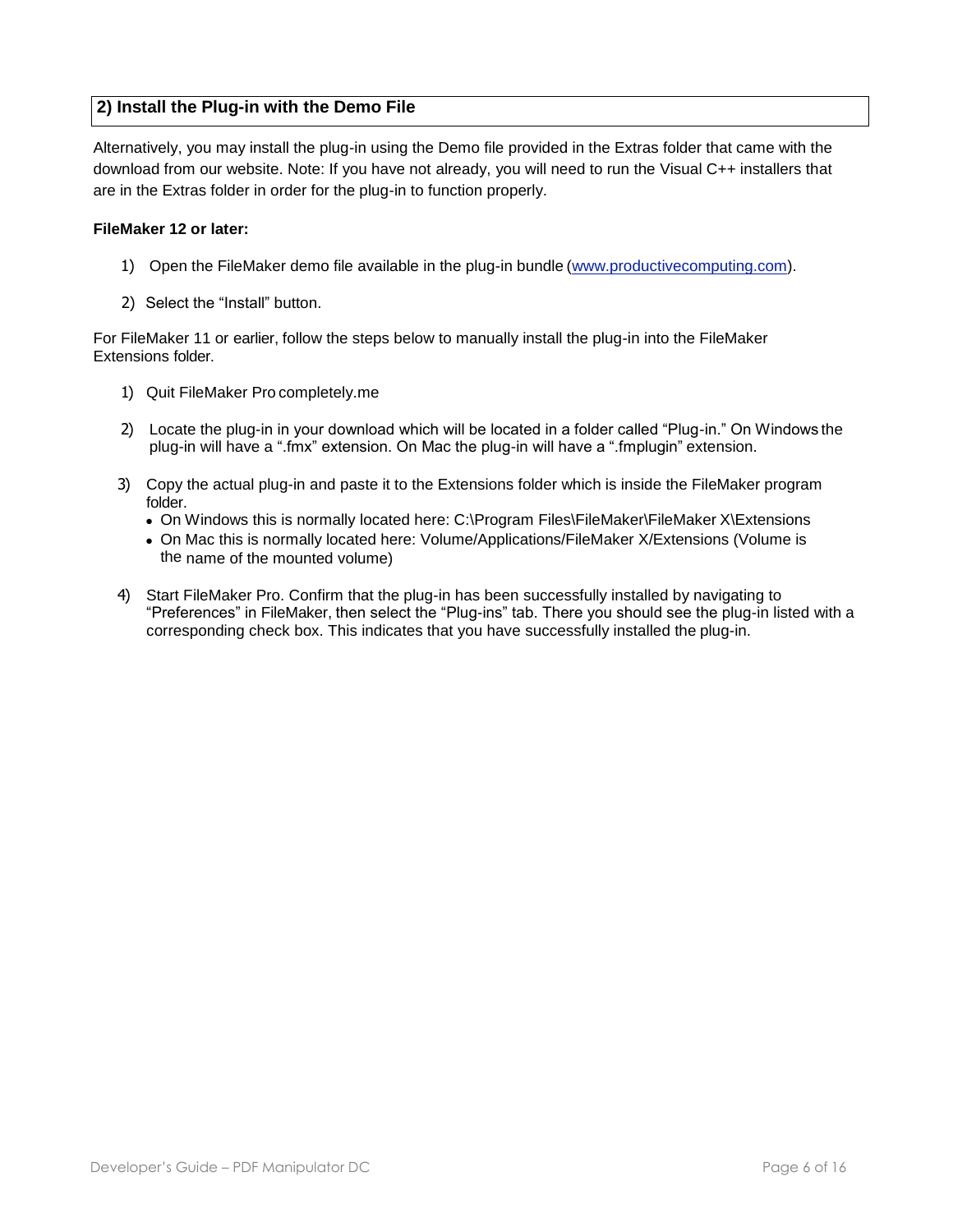# <span id="page-6-0"></span>**3) Installing the Acrobat Plug-in (Mac OS X ONLY)**

On Macintosh platforms you will need to install a second plug-in for Acrobat called "PDFManipulatorDCAcrobatPlugin.acroplugin"

To install this plug-in, do the following:

- 1) Quit Adobe Acrobat DC.
- 2) Navigate to the following directory ~/Library/Application Support/Adobe/Acrobat/DC/Plug-ins/
- 3) Copy and paste the Acrobat plug-in provided by Productive Computing directly into this folder called Plug-ins as shown.

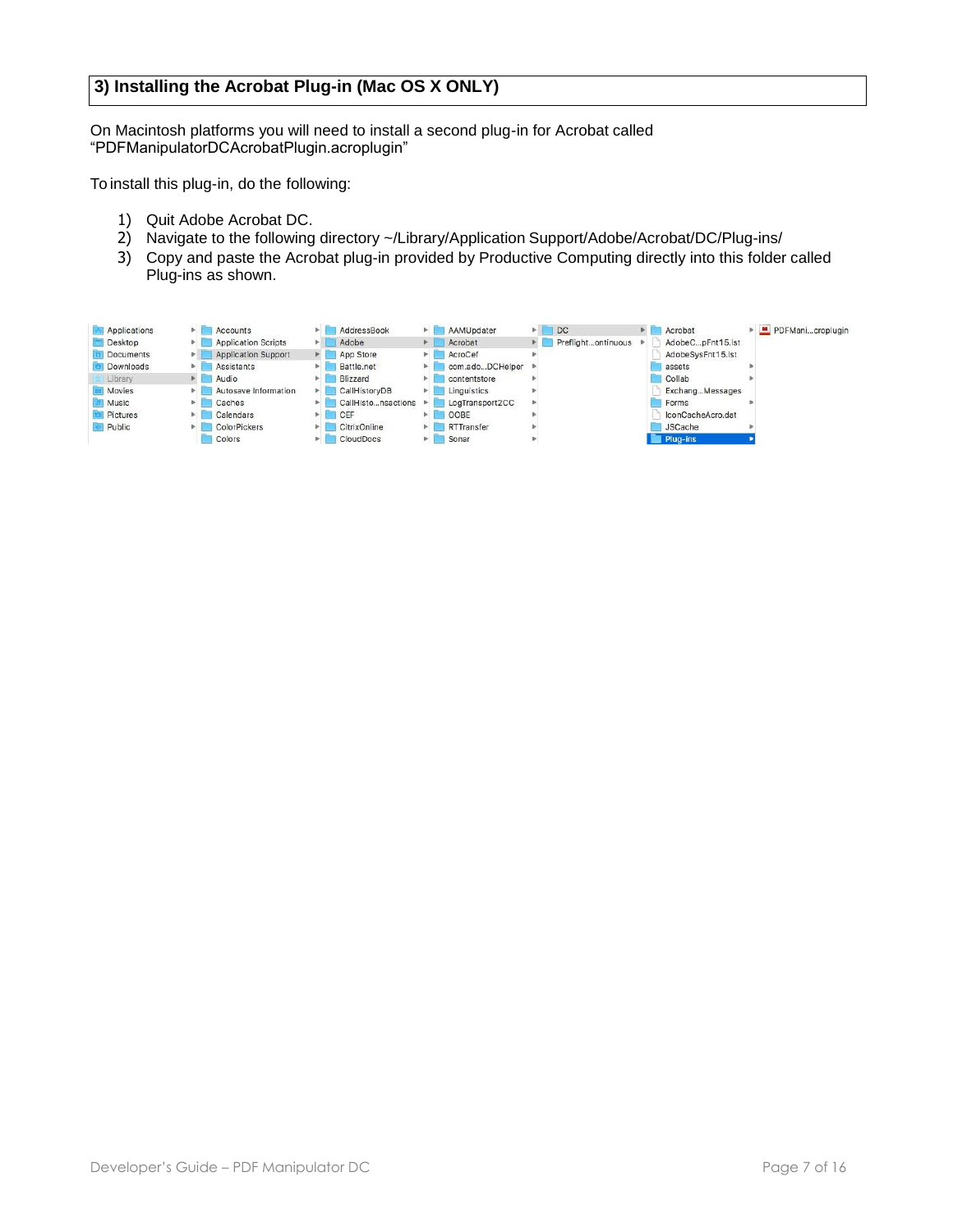# <span id="page-7-0"></span>**4) Install Component for Windows 8**

#### **Installing the Microsoft Visual C++ 2008 Redistributable Package on Windows 8:**

Included in the package is a download link for all users of Windows 8. Name of link is: "Download Microsoft Visual C++ 2008 Redistributable Package (x86) (Windows 8 Install)"

This link will direct you to download the Microsoft Visual C++ Redistributable Package (x86). Windows 8 does not have a Visual C++ 2008 Redistributable Package installed by default. However, certain programs may have added it to your machine during their installation process.

If the plug-in fails to be recognized by FileMaker after installation (ie. does not show up in the Edit > Preferences > Plug-ins section), then please install the included redistributable package.

Machines running 64-bit versions of Windows 8 need to install the 64-bit ("x64") version of the redistributable package, which is also available from Microsoft.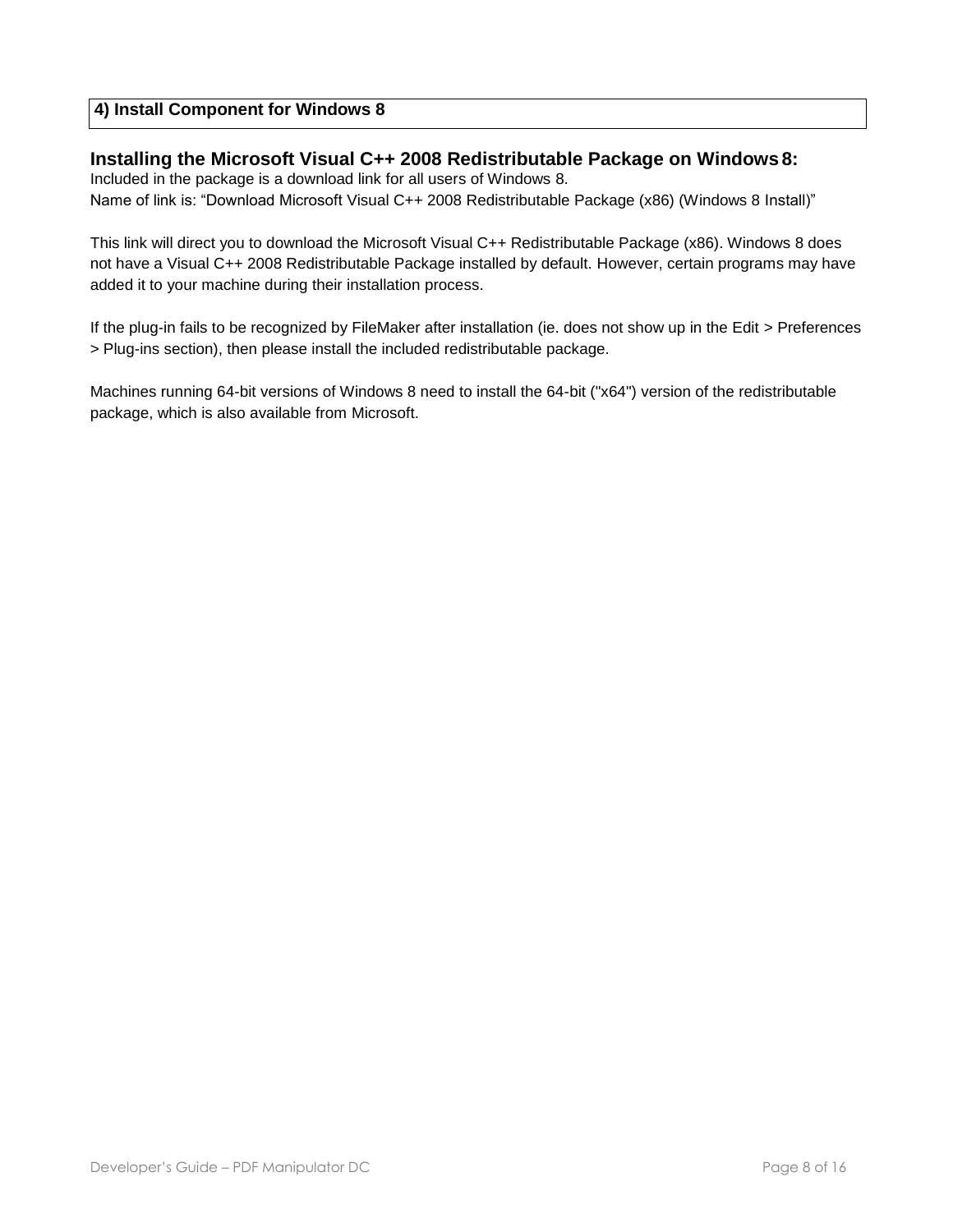<span id="page-8-0"></span>When installing the plug-in using the "Install Plug-in" script step, there are certain situations that may cause a 1550 or 1551 error to arise. If such a situation occurs, please refer to the troubleshooting steps involving the most common problems that may cause those errors.

- 1) Invalid Bitness of FileMaker
	- a. In some cases, FileMaker Pro may be attempting to install a plug-in with a different bitness than the FileMaker Pro application. This is most common with Windows plug-ins. The general rule is that the plug-in and FileMaker Pro must be the same bitness.
	- b. To resolve this, ensure that the container field holding the plug-in contains the correct bitness of the plug-in. You can verify the plug-in's bitness by checking the file extension: if the extension is .fmx, the plug-in is a 32-bit plug-in; if the extension is .fmx64, the plug-in is a 64-bit plug-in. You can verify the bitness of FileMaker Pro itself by viewing the "About FileMaker Pro" menu option in the Help menu, and clicking the "Info" button to see more information; bitness is found under "Architecture".
- 2) Missing Dependencies
	- a. Every plug-in has dependencies, which are system files present in the machine's operating system that the plug-in requires in order to function. If a plug-in is "installed" into an Extensions folder, but the plug-in does not load or is not visible in the Preferences > Plug-ins panel in FileMaker Pro's preferences, it's likely that there are files missing.
	- b. To ensure that the appropriate dependencies are installed, please verify that the Visual Studio 2013 C++ Redistributable Package is installed. This can be located by opening Control Panel and checking the Installed Programs list (usually found under "Add/Remove Programs"). Older plug-ins may require the Visual C++ 2008 redistributable package, instead of the 2013 version.
	- c. Some plug-ins also have a .NET Framework component that is also required. All such plug-ins of ours will require the .NET Framework 3.5, which can be downloaded from the following link: <https://www.microsoft.com/en-us/download/details.aspx?id=21>
- 3) Duplicate Plug-in Files
	- a. When installing plug-ins, it is possible to have the plug-in located in different folders that are considered "valid" when FileMaker Pro attempts to load plug-ins for use. There is a possibility that having multiple versions of the same plug-in in place in these folders could cause FileMaker Pro to fail to load a newly-installed plug-in during the installation process.
	- b. To resolve this, navigate to the different folders listed in the earlier installation steps and ensure that the plug-in is not present there by deleting the plug-in file(s). Once complete, restart FileMaker and attempt the installation again. If you installed the plug-in using a plug-in installer file, if on Windows, run the installer again and choose the "Uninstall" option, or if on Mac, run the "uninstall.tool" file to uninstall the plug-in.

If the three troubleshooting steps above do not resolve the issue, please feel free to reach out to our support team for further assistance.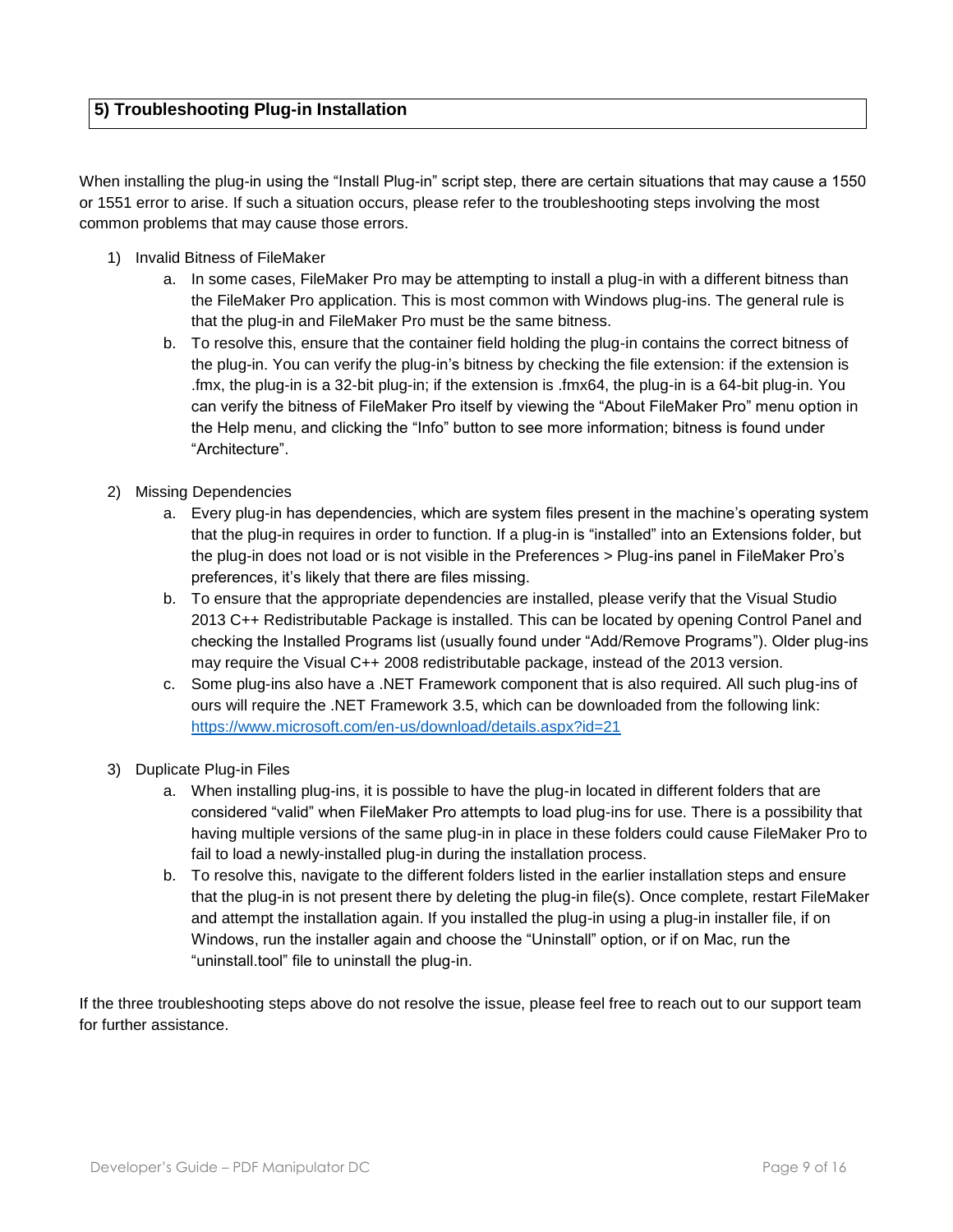#### <span id="page-9-0"></span>**6) Register the Plug-in**

The next step is to register the plug-in which enables all plug-in functions.

- 1) Confirm that you have access to the internet and open our FileMaker demo file, which can be found in the "PDF Manipulator DC Demo" folder on your Desktop.
- 2) If you are registering the plug-in in Demo mode, then simply click the "Register" button and do not change any of the fields. Your plug-in should now be running in "DEMO" mode. The mode is always noted on the Setup tab of the FileMaker demo.
- 3) If you are registering a licensed copy, then simply enter your license number in the "LicenseID" field and select the "Register" button. Ensure you have removed the Demo License ID and enter your registration information exactly as it appears in your confirmation email. Your plug-in should now be running in "LIVE" mode. The mode is always noted on the Setup tab of the FileMaker demo.

Congratulations! You have now successfully installed and registered the plug-in!

#### **Why do I need to Register?**

In an effort to reduce software piracy, Productive Computing, Inc. has implemented a registration process for all plug-ins. The registration process sends information over the internet to a server managed by Productive Computing, Inc. The server uses this information to confirm that there is a valid license available and identifies the machine. If there is a license available, then the plug-receives an acknowledgment from the server and installs a certificate on the machine. This certificate never expires. If the certificate is ever moved, modified or deleted, then the client will be required to register again. On Windows this certificate is in the form of a ".pci" file. On Mac this certificate is in the form of a ".plist" file.

#### **How do I hard code the registration process?**

You can hard code the registration process inside a simple "Plug-in Checker" script. The "Plug-in Checker" script should be called at the beginning of any script using a plug-in function and uses the PCPF\_Register, PCPF\_GetOperatingMode and PCPF\_Version functions. This eliminates the need to manually register each machine and ensures that the plug-in is installed and properly registered. Below are the basic steps to create a "Plug-in Checker" script.

If  $[PCPF\; Version('short") = "" or PCPF\; Version('short") = "?" ]$ Show Custom Dialog [ Title: "Warning"; Message: "Plug-in not installed."; Buttons: "OK" ] If [ PCPF\_GetOperatingMode ≠ "LIVE" ] Set Field [Main::gRegResult; PCPF\_Register( "licensing.productivecomputing.com" ; "80" ; "/PCIReg/pcireg.php" ; "your license ID" ) If  $[$  Main::gRegResult  $\neq 0$ ] Show Custom Dialog [ Title: "Registration Error"; Message: "Plug-in Registration Failed"; Buttons: "OK"]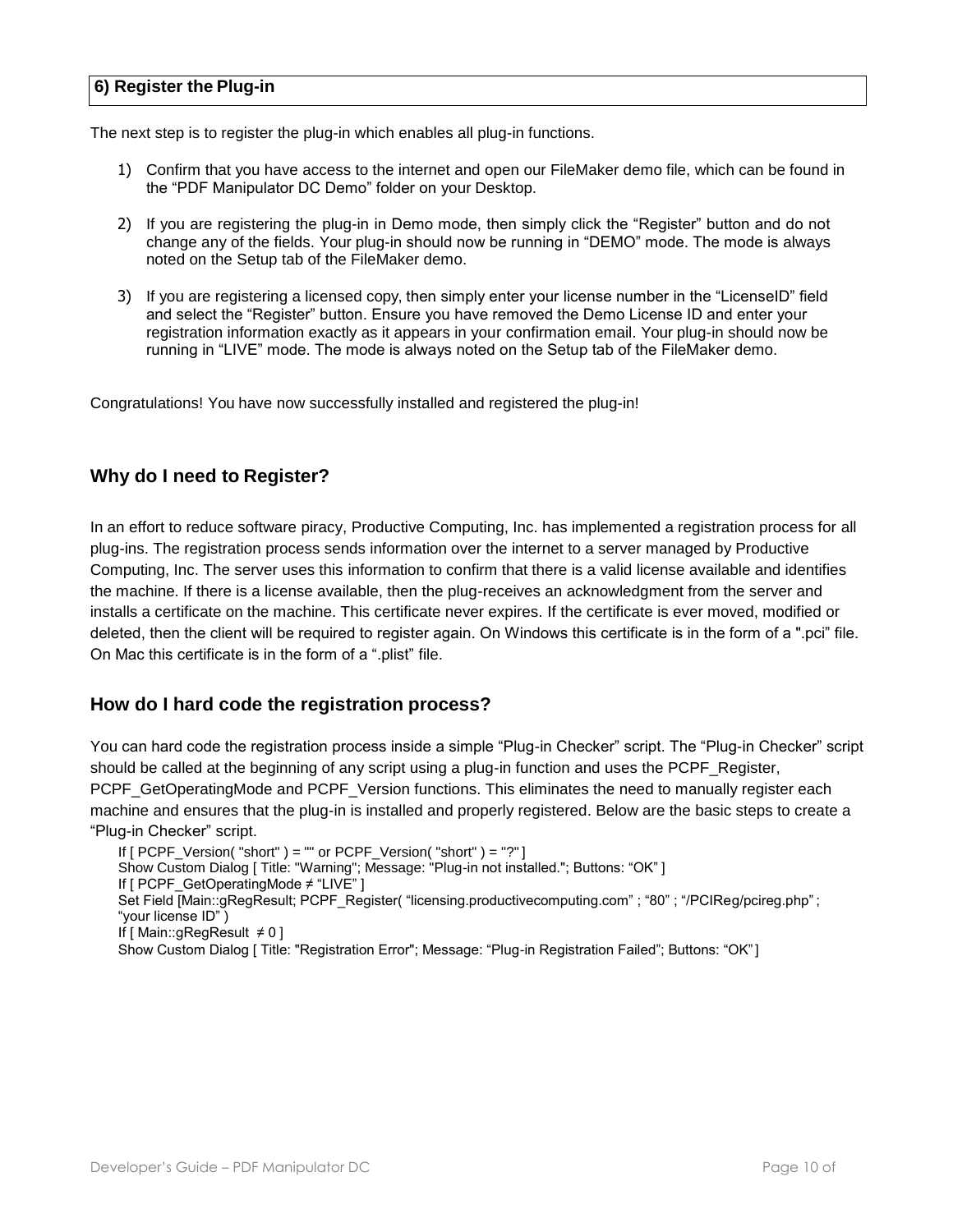# <span id="page-10-0"></span>**7) Open the PDF**

Now that the plug-in is installed and registered, let's discuss some of the basic steps involved in successfully using the plug-in. Moving information between FileMaker and Acrobat DC first involves opening the desired PDF file by calling the PCPF\_Open function( FullPath ). The FullPath parameter is the system path to the desired PDF file.

If multiple versions of Acrobat exist on the system, it is best to have the desired version of Acrobat DC opened before calling the PCPF\_OpenPDF function.

#### <span id="page-10-1"></span>**8) Get/Set Field Data**

After the desired PDF document is opened, then you can either SET or GET the value of the PDF form fields. If you are pushing data from FileMaker to the PDF, then you will need to use the PCPF\_SetPDFFieldValue function. If you are pulling data from the PDF into FileMaker, then you will need to use the PCPF\_GetPDFFieldValue function. Both the PCPF\_SetPDFFieldValue and the PCPF\_GetPDFFieldValue functions require the FieldName or the PDF form field name. If you do not know the name of PDF form field to pass to these functions, then you can retrieve the form field names by calling the PCPF\_GetFieldNames function.

#### **Setting Field Data (Pushing)**

The PCPF\_SetPDFFieldValue( FieldName ; FieldValue ) function sets the FileMaker values into the corresponding PDF form fields. The name of the PDF form field is passed to the function along with the FileMaker value to populate the field.

For example:

PCPF\_SetPDFFieldValue( "Form1.Subform.FirstName" ; "Tom" ) or

PCPF\_SetPDFFieldValue( SomePDFFormFieldName ; SomeFileMakerTable::SomeFileMakerFieldName )

# **Getting Field Data (Pulling)**

The PCPF\_GetPDFFieldValue( FieldName ) function retrieves the values of the specified PDF form field. The FieldName is the full name of the PDF form field from which to retrieve a value. The form field name is passed to the function and whatever value is contained in the PDF form field is pulled into FileMaker. For example:

PCPF\_GetPDFFieldValue( "First Name" ) or PCPF\_GetPDFFieldValue( SomePDFFormFieldName )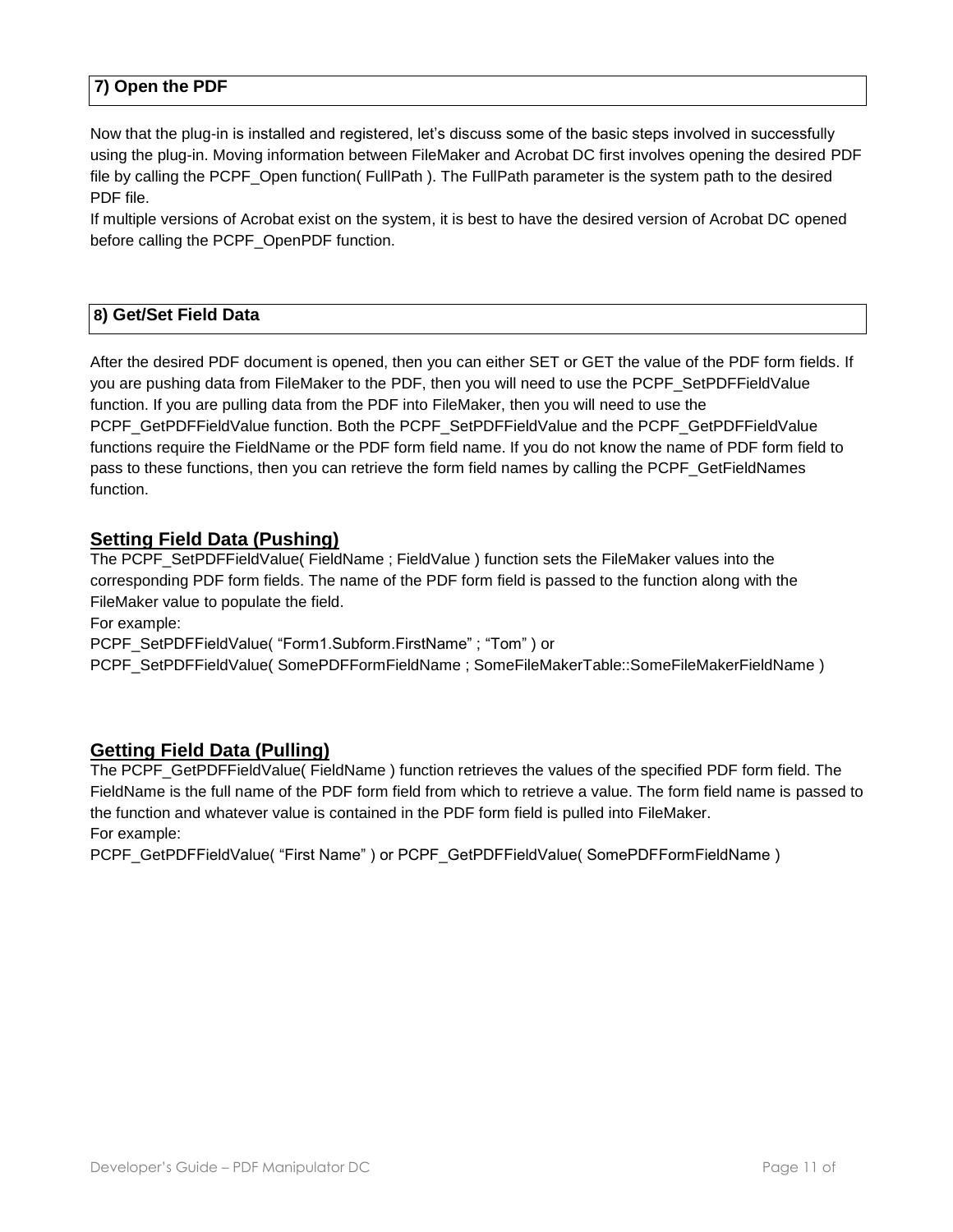# <span id="page-11-0"></span>**9) Save the PDF (optional)**

After you have set the values in the PDF or in other words you have pushed values from FileMaker into the corresponding PDF form fields, you can save the changes to the PDF. You have the option to use PCPF\_SavePDF function to save the changes to the currently opened PDF or you can call the PCPF\_SaveAsPDF( FullPath ) function to save the currently opened PDF to the new path specified.

#### <span id="page-11-1"></span> **10) Close the PDF (recommended)**

Lastly you will then need to close the PDF using the PCPF\_ClosePDF function. We always recommend closing the PDF once you are finished.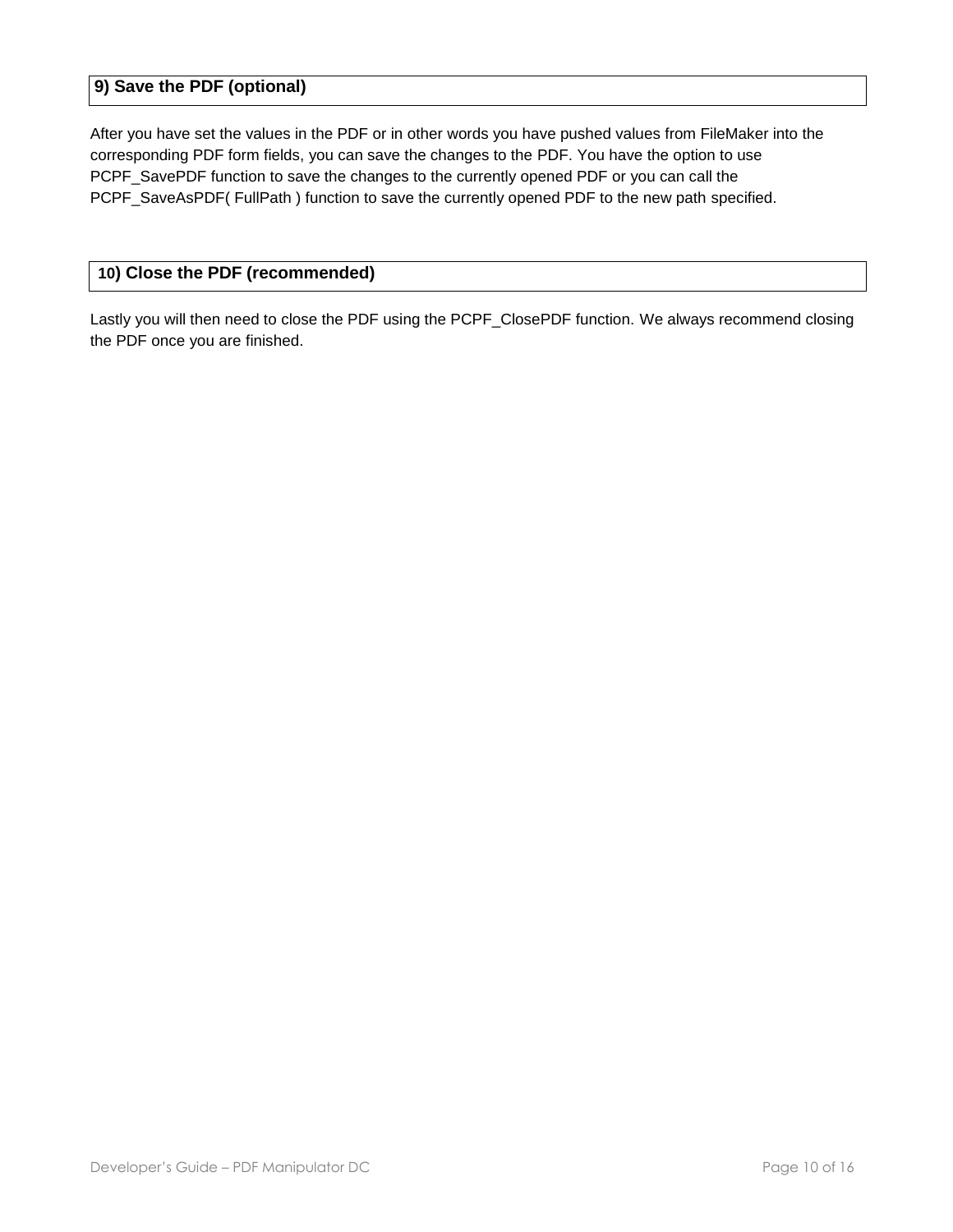# <span id="page-12-0"></span>**III. FileMaker 16 Plug-in Script Steps**

Newly introduced in FileMaker Pro 16, all plug-ins have been updated to allow a developer to specify plug-in functions as script steps instead of as calculation results. The plug-in script steps function identically to calling a plug-in within a calculation dialog.

In this example, we use the FM Books Connector plug-in's script steps to demonstrate the difference. The same scripting differences would be found for any of the Productive Computing plug-in product lines.

For an example of using plug-in script steps, compare two versions of the same script from the FM Books Connector demo file: Pull Customer\_\_Existing Session.

Script 1 - Pull Customer Existing Session with calculation ("traditional") plug-in scripting:

```
Set Error Capture [On]
Allow User Abort [Off]
# It is assumed the session is already opened from the previous script calling this script.
# Query customers in QB (Request)
Set Variable [$$Result; Value: PCOB RqNew( "CustomerQuery" ; "" )]
Set Variable [$$Result; Value: PCOB RqAddFieldWithValue( "ListID" ; Main::gCust ListID )]
If [0 \leftrightarrow PCQB RqExecute]
       Exit Script [Text Result:PCQB SGetStatus]
End If
# Pull customer info into FileMaker (Response)
Set Variable [$$Result; Value: PCQB_RsOpenFirstRecord]
Set Field [main_CUST__Customers::ListID; PCQB_RsGetFirstFieldValue( "ListID" )]
Set Field [main_CUST__Customers::FullName; PCQB_RsGetFirstFieldValue( "FullName" )]
Set Field [main_CUST__Customers::First Name; PCQB_RsGetFirstFieldValue( "FirstName" )]
Set Field [main_CUST__Customers::Last Name; PCQB_RsGetFirstFieldValue( "LastName" )]
Set Field [main_CUST__Customers::Company; PCQB_RsGetFirstFieldValue( "CompanyName" )]
Set Field [main CUST_Customers::Bill Address 1; PCQB RsGetFirstFieldValue( "BillAddress::Addr1" )]
Set Field [main_CUST__Customers::Bill_Address 2; PCQB_RsGetFirstFieldValue( "BillAddress::Addr2" )]
Set Field [main CUST_Customers::Bill_Address 3; PCOB_RsGetFirstFieldValue( "BillAddress::Addr3" )]
Set Field [main_CUST__Customers::Bill_Address 4; PCQB_RsGetFirstFieldValue( "BillAddress::Addr4" )]
Set Field \lceil \text{main CUST-Customers::Bill_City; PCQB_RsGetFirstFieldValue('"BillAddress::City") \rceilSet Field [main CUST_Customers::Bill_State; PCQB_RsGetFirstFieldValue( "BillAddress::State" )]
Set Field [main_CUST__Customers::Bill_Postal Code; PCQB_RsGetFirstFieldValue( "BillAddress::PostalCode" )]
Set Field [main CUST Customers::Phone; PCOB RsGetFirstFieldValue( "Phone" )]
Set Field [main_CUST__Customers::Email; PCOB_RsGetFirstFieldValue( "Email" )]
```
Exit Script [Text Result:0]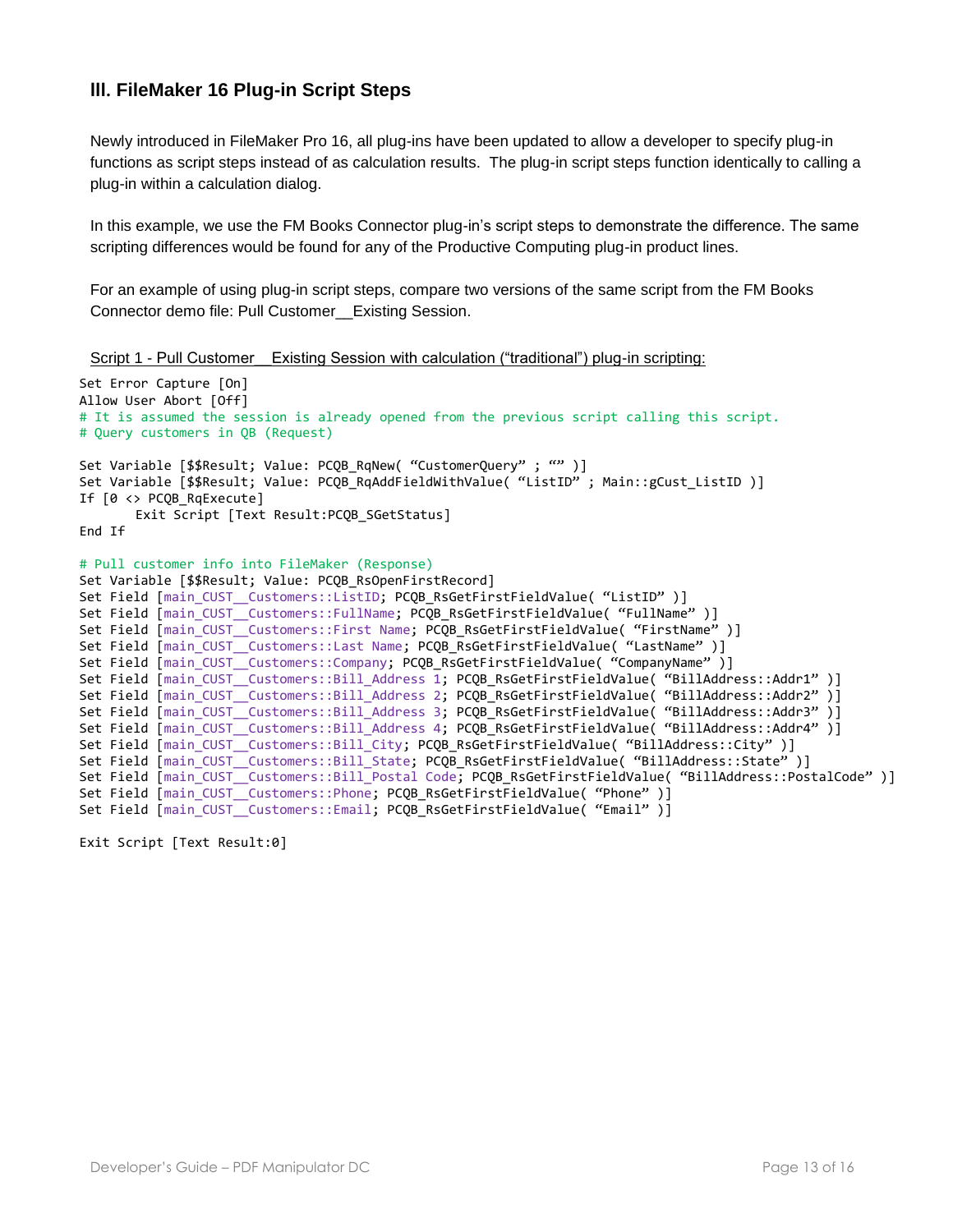Script 2 – Pull Customer Existing Session with plug-in script steps:

```
Set Error Capture [On]
Allow User Abort [Off]
# It is assumed the session is already opened from the previous script calling this script.
# Query customers in QB (Request)
PCOB RqNew [Select; Results: $$Result; Request Type:"CustomerQuery"]
PCOB RqAddFieldWithValue [Select; Results:$$Result; OB Field Name:"ListID"; Field Value:Main::gCust ListID]
PCQB_RqExecute [Select; Results:$$Result]
If [$$Result <> 0]
       Exit Script [Text Result:PCQB SGetStatus]
End If
# Pull customer info into FileMaker (Response)
PCQB_RsOpenFirstRecord [Select; Results:$$Result]
PCQB_RsGetFirstFieldValue [Select; Results:main_CUST__Customers::ListID; Field Name:"ListID"]
PCQB_RsGetFirstFieldValue [Select; Results:main_CUST__Customers::FullName; FieldName:"FullName"]
PCQB RsGetFirstFieldValue [Select; Results:main CUST Customers::First Name; Field Name:" FirstName"]
PCQB RsGetFirstFieldValue [Select; Results:main CUST Customers::Last Name; Field Name:" LastName"]
PCQB RsGetFirstFieldValue [Select; Results:main CUST Customers::Company; Field Name:" CompanyName"]
PCQB RsGetFirstFieldValue [Select; Results:main CUST Customers::Bill Address 1; Field Name:"
BillAddress::Addr1"]
PCQB RsGetFirstFieldValue [Select; Results:main CUST Customers::Bill Address 2; Field Name:"
BillAddress::Addr2"]
PCQB RsGetFirstFieldValue [Select; Results:main CUST Customers::Bill Address 3; Field Name:"
BillAddress::Addr3"]
PCOB RsGetFirstFieldValue [Select; Results:main CUST Customers::Bill Address 4; Field Name:"
BillAddress::Addr4"]
PCQB RsGetFirstFieldValue [Select; Results:main CUST Customers::Bill City; Field Name:" BillAddress::City"]
PCQB RsGetFirstFieldValue [Select; Results:main CUST Customers::Bill State; Field Name:" BillAddress::State"]
PCQB_RsGetFirstFieldValue [Select; Results:main_CUST__Customers::Bill_Postal Code; Field Name:"
BillAddress::PostalCode"]
PCQB RsGetFirstFieldValue [Select; Results:main CUST Customers::Phone; Field Name:"Phone"]
PCQB RsGetFirstFieldValue [Select; Results:main CUST Customers::Email; Field Name:"Email"]
```
Exit Script [Text Result:0]

Using script steps instead of the more traditional methods can make scripting within a solution more direct, as well as help with data entry validation. Some functions accept calculation-style input, while others accept a Boolean "true" or "false" option, and others employ a drop-down list for the developer to choose an option from. As stated earlier, the functionality of the plug-in script step is identical to its functionality as a calculation function; PCQB RsOpenFirstRecord as a script step will still open the first record in the response, and store the value in the \$\$Result global variable (as seen in Script 2), just the same as the Set Variable script step calls PCQB\_RsOpenFirstRecord (which opens the first response record) and stores the result in the \$\$Result variable.

For all Productive Computing, Inc., plug-ins that provide plug-in script step functionality, calculation functions will still be provided for use in development. This is to ensure that scripts already integrated with any of our plug-ins will still be viable and functional, and the developer now has the option to utilize the plug-in script steps at their discretion.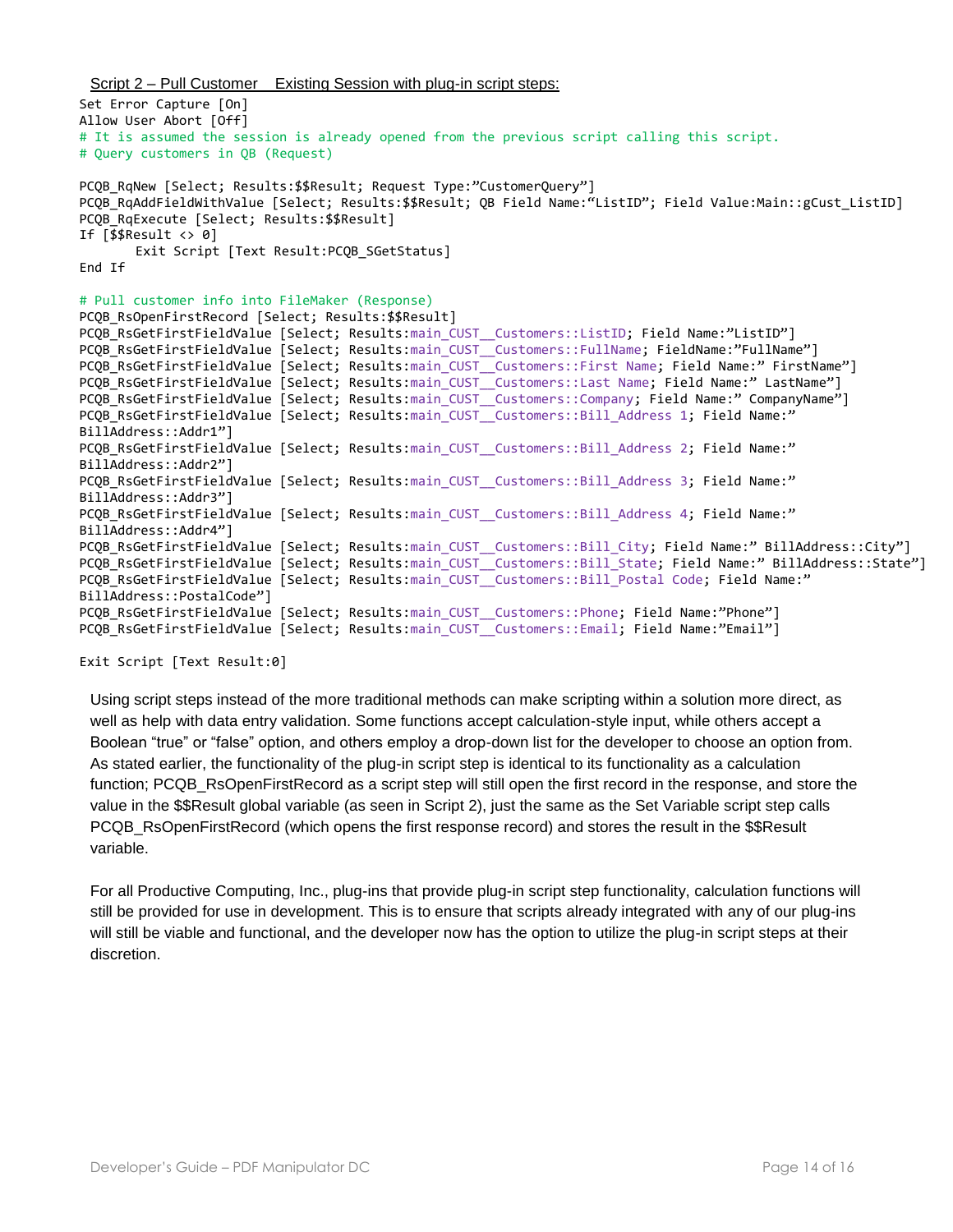# <span id="page-14-0"></span>**IV.Sample Scripts**

Now that you understand the basic integration steps involved for getting or setting PDF form field values, let's have a look at some sample script steps. Please understand that there are many different ways to construct your scripts and these are just a few examples to get you started. For example, you could hard code the FieldValues such as "Tom" or you could reference the FileMaker field names such as Main::FirstName. You can also add loops to populate or retrieve the values depending on your design. The design depends on the experience and creativity of the FileMaker developer.

# <span id="page-14-1"></span>**1) Push data from FileMaker to PDF form fields**

Sample Script 1:

\*\*This script assumes you have a PDF with "Form1.Subform.FirstName," "Form1.Subform.LastName," "Form1.Subform.Company," "Form1.Subform.Date," "Form1.Subform.Email" and "Form1.Subform.Phone" form field names and a FileMaker table named "Main" with the "FirstName," "LastName," "Company," "Date," "Email," "Phone" and "Result" fields \*\*

# Opens the desired PDF Set Field[ Main::Result ; PCPF\_OpenPDF ( "Some PDF file path" ) ]

# Sets the specified form field with values from the corresponding FileMaker field Set Field[ Main::Result ; PCPF\_SetPDFFieldValue ( "Form1.Subform.FirstName" ; Main::FirstName ) ] Set Field[ Main::Result ; PCPF\_SetPDFFieldValue ( "Form1.Subform.LastName" ; Main::LastName ) ] Set Field[ Main::Result ; PCPF\_SetPDFFieldValue ( "Form1.Subform.Company" ; Main::Company ) ] Set Field[ Main::Result ; PCPF\_SetPDFFieldValue ( "Form1.Subform.Date" ; Main::Date ) ] Set Field[ Main::Result ; PCPF\_SetPDFFieldValue ( "Form1.Subform.Email" ; Main::Email ) ] Set Field[ Main::Result ; PCPF\_SetPDFFieldValue ( "Form1.Subform.Phone" ; Main::Phone  $\overline{\phantom{a}}$ 

# Save the PDF Set Field[ Main::Result ; PCPF\_SaveAsPDF( "Some other PDF file path" ) ]

# Close the PDF Set Field[ Main::Result ; PCPF\_ClosePDF ]

Sample Script 2:

\*\*This script assumes that you have a PDF with "Form1.Subform.FirstName," "Form1.Subform.LastName," "Form1.Subform.Company," "Form1.Subform.Date," "Form1.Subform.Email" and "Form1.Subform.Phone" form field names and that you are hard coding the FieldValues.\*\*

# Opens the desired PDF Set Field[ Main::Result ; PCPF\_OpenPDF ( "Some PDF file path" ) ]

# Sets the specified form field with the hard coded field values Set Field[ Main::Result ; PCPF\_SetPDFFieldValue ( "Form1.Subform.FirstName" ; "Tom" ) ] Set Field[ Main::Result ; PCPF\_SetPDFFieldValue ( "Form1.Subform.LastName" : "Smith" ) ] Set Field[ Main::Result ; PCPF\_SetPDFFieldValue ( "Form1.Subform.Company" ; "ABC Company" ) ] Set Field[ Main::Result ; PCPF\_SetPDFFieldValue ( "Form1.Subform.Date" ; "10/31/2009" ) ] Set Field[ Main::Result ; PCPF\_SetPDFFieldValue ( "Form1.Subform.Email" ; ["tom@abc.co.com"](mailto:tom@abc.co.com))] Set Field[ Main::Result ; PCPF\_SetPDFFieldValue ( "Form1.Subform.Phone" ; "760-510-1200" ) ]

# Save the PDF Set Field[ Main::Result ; PCPF\_SaveAsPDF ( "Some other PDF file path" ) ]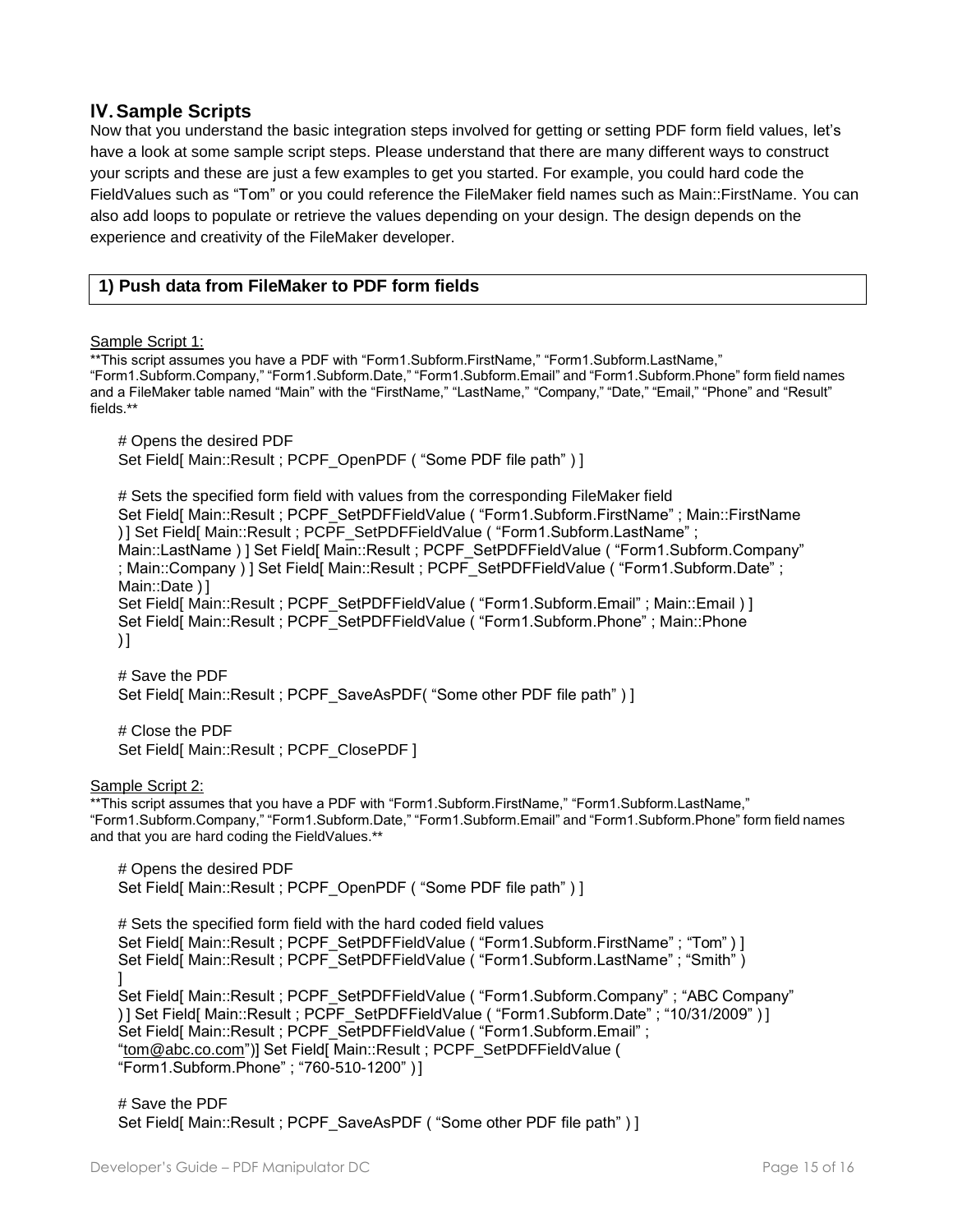#### <span id="page-15-0"></span>**2) Get PDF form fields Names**

Sample script 1 and 2 assume that you know the PDF form field names. If you do not know the PDF form field names, then you will need to use the PCPF\_GetFieldNames function to obtain the PDF form field names. Let's look at a basic and more advanced method of obtaining the PDF form field names.

The basic method will simply pull a list of all form field names into a single text field for future reference. The advanced method uses the same principle except that after the field list is gathered, then we parse through the list and add a record in FileMaker for every individual field name. In addition we also pull the value for each field from the form with this script. Let's take a look at these two basic and advanced samples.

#### Sample Script (Basic):

\*\*The script that best demonstrates this concept in our demo is named: "Extract Fields From PDF." We encourage you to perform this script while running debugger in the demo for a better understanding of this concept as documentation alone may not suffice.\*\*

# Opens the desired PDF Set Field [ Main::Result; PCPF\_OpenPDF( "Some PDF file path" ) ]

# Gets a list of the PDF form fields Set Field [ Main:: qPDF Field Listing; PCPF GetFieldNames( 0 )]

#### Sample Script (Advanced):

\*\* The script that best represents this concept in our demo is named: "Extract From PDF." We encourage you to perform this script while running debugger in the demo for a better understanding of this concept as documentation alone may not suffice.\*\*

Go to Layout [ "Form Field Names" (Form Field Names) ] Show All Records Delete All Records **New** Record/Request # Opens the desired PDF Set Field [ Main::Result; PCPF\_OpenPDF( "Some PDF file path" ) ] # Get List of Field Names Set Field [ Form Field Names::gListOfNames; PCPF\_GetFieldNames( 0 ) ] Set Field [ Form Field Names::gCount; ValueCount ( Form Field Names::gListOfNames ) ] Set Field [ Form Field Names::gCounter; 1 ] #Enter loop, create a new record, and get field name Loop Set Field [ Form Field Names::Name; Substitute (Trim( MiddleValues ( Form Field Names::gListOfNames; Form Field Names:: gCounter; 1)) ; ¶; "") ] Set Field [ Form Field Names::Path Current File; Main::Path Currently Open File ] Set Field [ Form Field Names::Value; PCPF\_GetPDFFieldValue( Form Field Names::Name )] Set Field [ Form Field Names::gCounter; Form Field Names::gCounter + 1 #Exit loop when you reach the last field on the list Exit Loop If [ Form Field Names:: gCounter > Form Field Names:: gCount ] New Record/Request End Loop End If Go to Layout [ original layout ]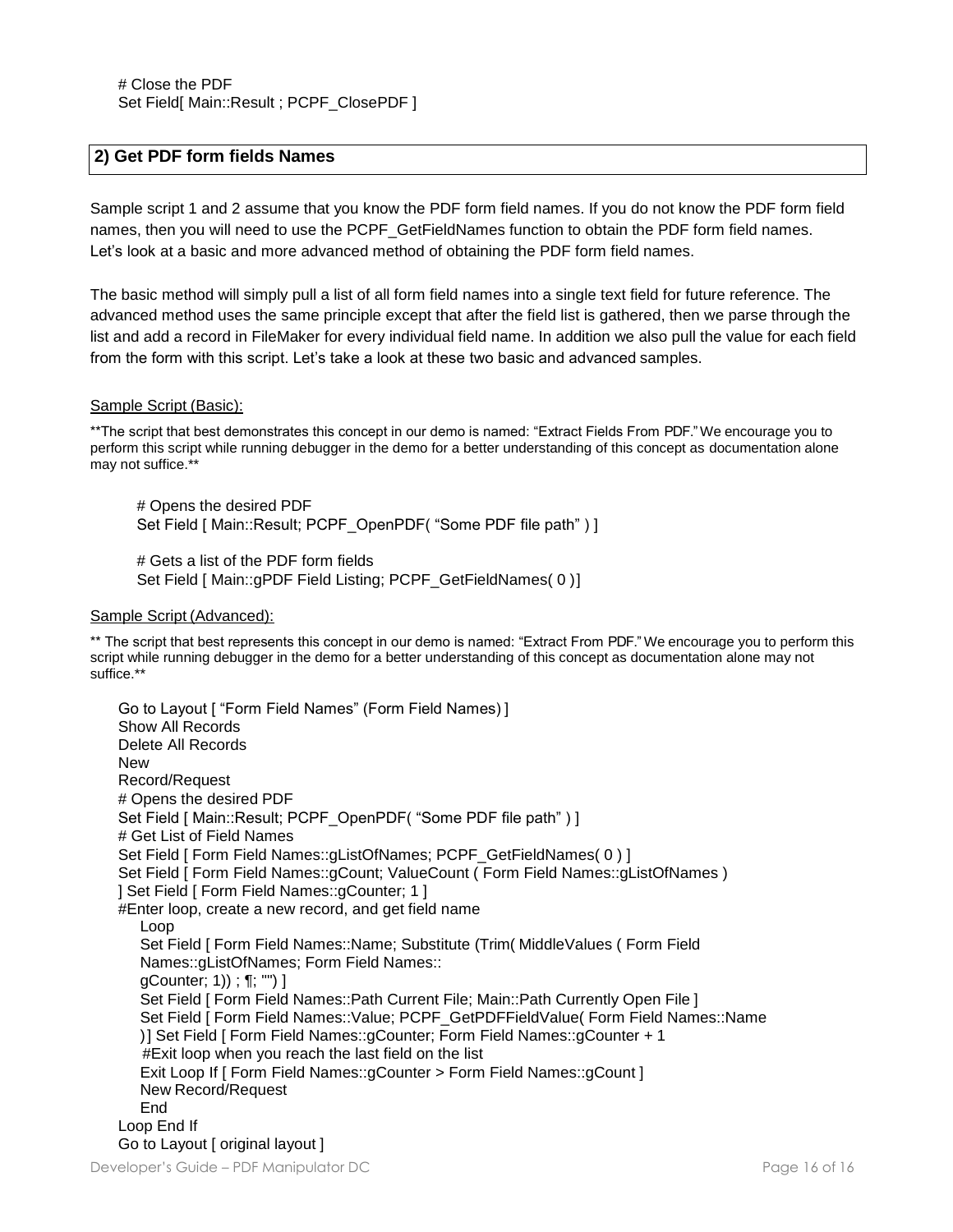<span id="page-16-0"></span>Now that you know how to push from FileMaker to PDF form fields and how to obtain the exact PDF form field names, let's look at some sample scripts of how to pull data from PDF form fields into FileMaker.

Sample Script 5:

\*\*This script assumes you have a FileMaker table named "Main" with the "FirstName," "LastName," "Company," "Date," "Email," "Phone" and "Result" fields and that you have a PDF with "Form1.Subform.FirstName," "Form1.Subform.LastName," "Form1.Subform.Company," "Form1.Subform.Date," "Form1.Subform.Email" and "Form1.Subform.Phone" form field names.\*\*

#Opens the desired PDF Set Field[ Main::Result ; PCPF\_OpenPDF (PDF file path)]

# Get field data from the PDF Set Field[ Main::FirstName ; PCPF\_GetPDFFieldValue ( "Form1.Subform.FirstName" ) ] Set Field[ Main::LastName ; PCPF\_GetPDFFieldValue ( "Form1.Subform.LastName" ) ] Set Field[ Main::Company ; PCPF\_GetPDFFieldValue ( "Form1.Subform.Company" ) ] Set Field[ Main::Date ; PCPF\_GetPDFFieldValue ( "Form1.Subform.Date" ) ] Set Field[ Main::Email ; PCPF\_GetPDFFieldValue ( "Form1.Subform.Email" ) ] Set Field[ Main::Phone ; PCPF\_GetPDFFieldValue ( "Form1.Subform.Phone"  $)$ ]

# Close the PDF Set Field[ Main::Result ; PCPF\_ClosePDF ]

Sample Script 6:

\*\*This script assumes you do not yet know the exact PDF form field names.\*\*

# Opens the desired PDF Set Field[ Main::Result ; PCPF\_OpenPDF (PDF file path)]

# Gets the PDF form field names. You can then enter the exact form field names obtained into the GetPDFFieldValue function as shown below Set Field[ Form Field Names::gListOfNames ; PCPF\_GetFieldNames( 0 ) ] Set Field[ Main::FirstName ; PCPF\_GetPDFFieldValue ( "SomeFormFieldName 1" ) ] Set Field[ Main::LastName ; PCPF\_GetPDFFieldValue ( "SomeFormFieldName 2" ) ] Set Field[ Main::Company ; PCPF\_GetPDFFieldValue ( "SomeFormFieldName 3" ) ] Set Field[ Main::Date ; PCPF\_GetPDFFieldValue ( "SomeFormFieldName 4" ) ] Set Field[ Main::Email ; PCPF\_GetPDFFieldValue ( "SomeFormFieldName 5" ) ] Set Field[ Main::Phone ; PCPF\_GetPDFFieldValue ( "SomeFormFieldName 6" ) ]

# Close the PDF Set Field[ Main::Result ; PCPF\_ClosePDF ]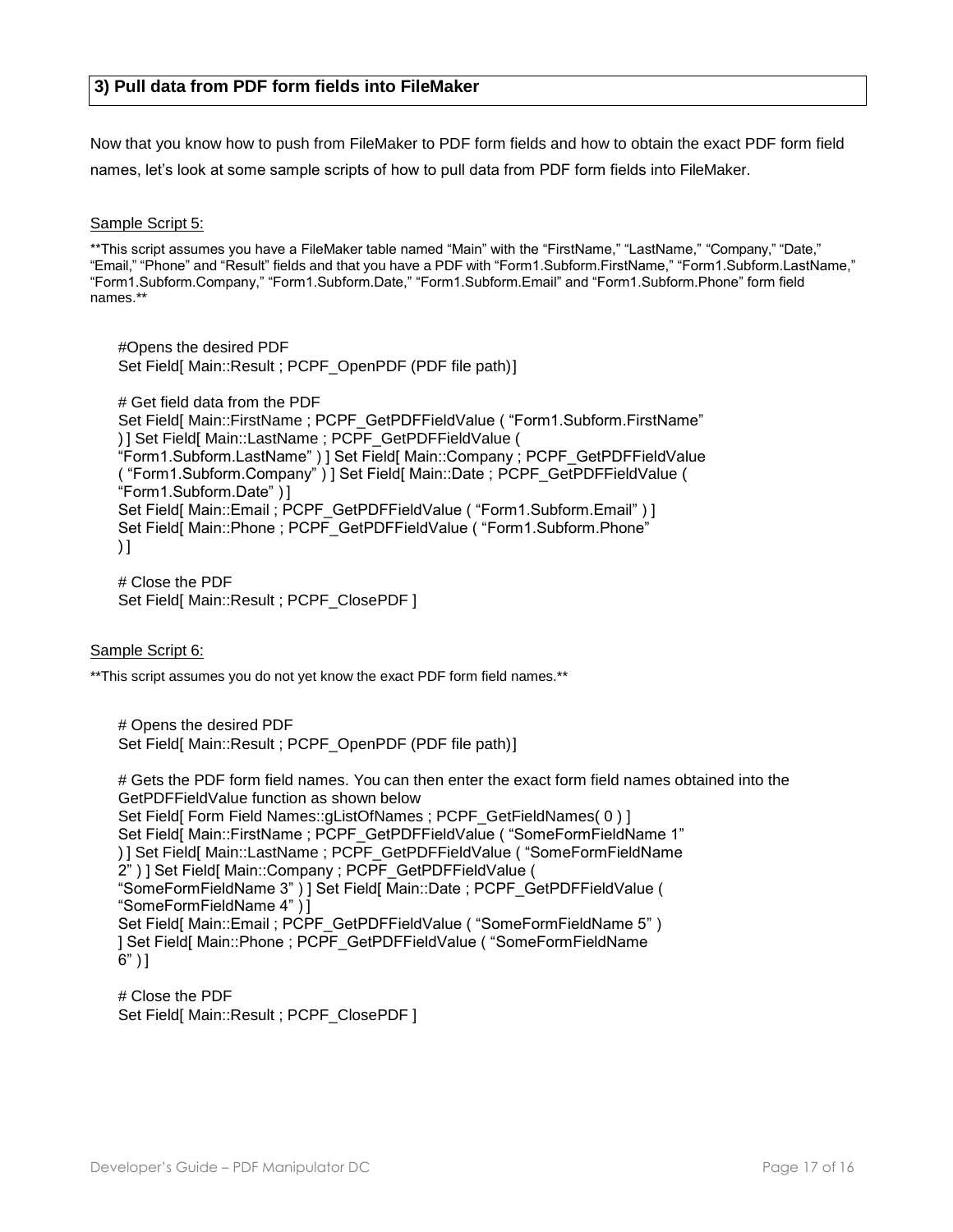# <span id="page-17-0"></span>**V. Additional Functionality**

#### <span id="page-17-1"></span>**1) Access Text from a Page or Number of Pages**

The plug-in can also access all of the text contained in a PDF document on a page by page basis. To obtain all of the text content of the currently opened PDF document call the PCPF\_GetTextFromPage function for each page in the document.

To access the number of PDF pages in the currently opened PDF document, then call the PCPF\_GetNumPages function.

#### <span id="page-17-2"></span>**2) Access Document Information (metadata)**

The plug-in can also access various metadata or document information contained within the PDF file. With a PDF document opened call either PCFP\_SetPDFInfo or PCPF\_GetPDFInfo depending if you desire to set or get the metadata. A list of the available metadata or information fields are: Title, Author, Subject, Keywords, Creator, Producer, CreationDate, ModDate, or Trapped

#### <span id="page-17-3"></span>**3) Combine, Delete, or Print PDF Files**

The plug-in can also combine or append PDF files using the PCPF\_AppendPDF( FilePaths ) function. Before appending a PDF please ensure that the PDF is first opened and afterwards ensure that you save and close the PDF. In addition, the plug-in can delete a PDF file by calling the PCPF\_DeletePDF function and also print a PDF by calling PCPF\_PrintPDF function.

While combining PDF files together with PCPF\_AppendPDF( FilePaths ), the opened PDF file will show additional pages being appended. This is standard Adobe Acrobat DC behavior. Appended pages will not be saved to the opened PDF unless the PCPF\_SavePDF function is called without a specified file path. Our demo file demonstrates saving the changed PDF with the appended PDF files to a new file, through the use of PCPF\_SavePDF( FullPath ).

The accompanying FileMaker demo file also demonstrates many of these available plug-in functions in a FileMaker file. Additional Windows only functions are documented in the accompanying "Functions Guide." Please see the accompanying "Functions Guide" for a detailed description of all functions. We recommend reading all documentation, reverse engineering the scripts in the demo file and watching all videos to get a better understanding of how to use the plug-in functions.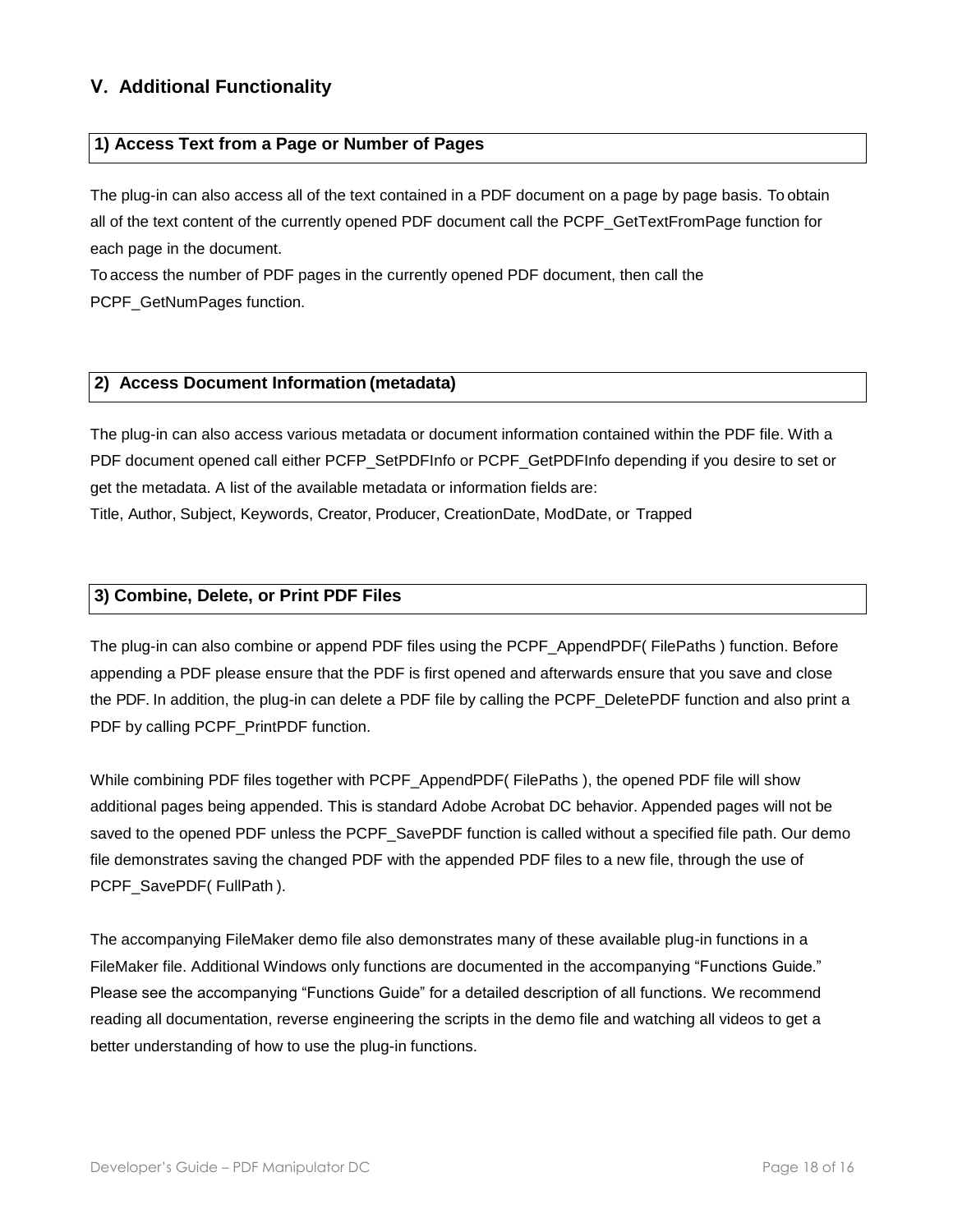# <span id="page-18-0"></span>**4) Inserting and Deleting Pages (NEW)**

With the release of PDF Manipulator DC, we've added two new functions: PCPF InsertPages and PCPF\_DeletePages. You know have the ability merge pages from one pdf into another and to easily remove pages from a pdf.

Here are some example scripts from the Demo file that will show you how these functions can be used: Inserting Pages:

This function requires the following parameters:

- 1. The page number in the currently open PDF to begin inserting at.
- 2. A file path to the second PDF where you will be pulling pages from.
- 3. The page in the second PDF to start from.
- 4. The number of pages to pull from the second PDF.
- 5. A flag to specify if you wish to retain the bookmarks from the second PDF when inserting.

# Open the desired PDF to insert into Set Field[ Main::Result ; PCPF\_OpenPDF( Some PDF Path ) ]

# Insert pages from a second PDF into the currently open PDF Set Field[ Main::Result ; PCPF\_InsertPages( Main::AfterPageNumber ; Main::SecondPDFPath; Main::StartPage; Main::NumPages; 0)]

#### Deleting Pages:

This function requires the following parameters

- 1. The page number to start deleting at.
- 2. The page number to end deleting

# Open the desired PDF to delete pages from Set Field[ Main::Result ; PCPF\_OpenPDF( Some PDF Path ) ]

# Delete pages from the currently open PDF Set Field [ Main::Result : PCPF\_DeletePages( Main::StartPage ; Main::EndPage ) ]